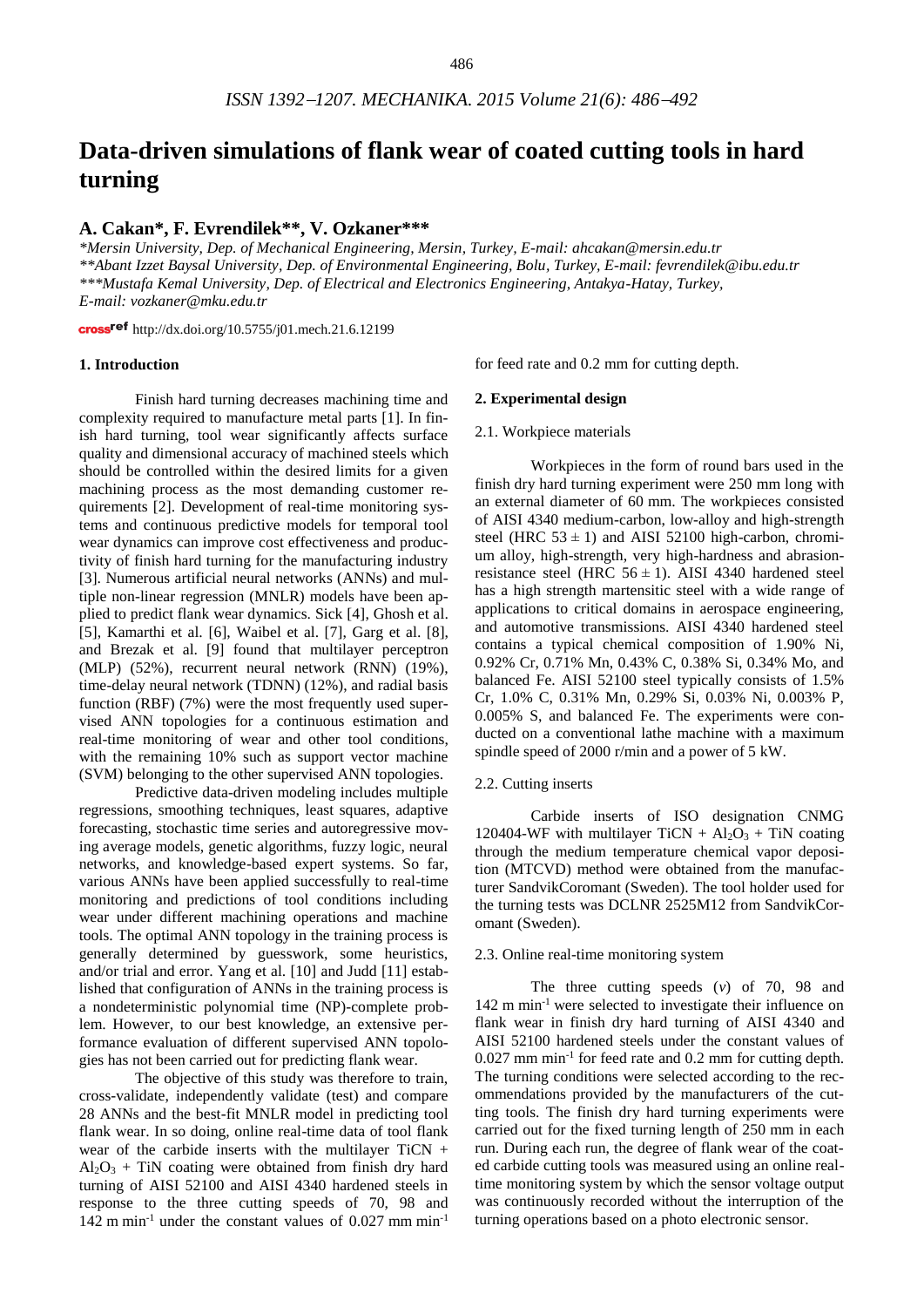The sensor consisted of a bifurcated optical fiber of 3 mm in diameter, a laser diode (650 nm 20 mW visible red) as the light source, and a photodiode (IPL 10530 DAL) with amplification circuit as the detector. A schematic diagram of the experimental set-up is shown in Fig. 1, and this set-up ensures that any voltage change in the output signal is only due to change in intensity of the reflected light which can be correlated to flank wear. The cable carrying the output signal expressed in voltage (V) from the photodiode was connected to a data logger (HIOKI 8420-51 Memory Hilogger). The shortest sampling rate of 0.1-second interval in the data logger was used in recording voltage data. The turning operation was stopped after the workpiece was turned with a fresh cutting tool for about 15 mm in length as an initial reference and was continued for the rest of the workpiece once the initial gap between the sensor and the workpiece was adjusted to 2.5 mm. Change in the output voltage relative to the initial reference was measured during the turning operation.



Fig. 1 A schematic overview of the experimental set-up including an automated real-time monitoring used in the present study

#### 2.4. Multiple non-linear regression models

The Gaussian distribution (normally distributed errors) and heteroscedasticity (homogeneity of variance) assumptions were identified during the development of regression models based on Kolmogorov-Smirnov normality test, and a plot of standardized residuals versus the predicted values of *Y*, respectively. The normality assumption was not met at  $P < 0.01$ . However, non-normality of the errors was considered to be addressed by the high sample size in the present study because the normality assumption is primarily of significance to robust inferences for small sample sizes [12]. No heteroscedasticity was encountered in the construction of regression models. Prior to regression and ANN modeling, the entire experimental dataset collected was randomly partitioned into training dataset  $(n = 11924)$  (60%), leave-one-out cross-validation dataset  $(n = 2981)$  (15%), and testing (independent validation) dataset  $(n = 4969)$  (25%). Multiple non-linear regression models in which the estimation method is ordinary least squares were built in the following form:

$$
FW_{TR} = \beta_o + \beta_1 t + \beta_2 v + \beta_3 W + \beta_4 t^2 +
$$
  
+  $\beta_5 v^2 + \beta_6 v W + \beta_7 t v + \beta_8 t W + \varepsilon,$  (1)

where  $FW_{TR}$  is the measure of flank wear rate expressed in voltage (V) for training dataset, *t* is sampling time (s), *v* is the cutting speed with three levels (70, 98 and

142 m min-1 ), *W* is the workpiece type with two categories  $(1 = AISI 52100$  and  $2 = AISI 4340$ , and  $\varepsilon$  is the residual error. The relationship between flank wear rate (*FW*) in mm and *FW* in V was found as follows:

$$
FW (mm) = 0.0061 + 0.0472 FW (V)
$$
  
( $R^2$  = 86.3%;  $RMSE$  = 0.003;  $n = 9$ ;  $P < 0.001$ ). (2)

The terms  $\beta_1$  to  $\beta_8$  refer to the coefficients of the explanatory variables, while  $\beta_0$  is the intercept value. The interaction and quadratic terms were also used in the MNLR models. The best-fit MNLR model was chosen using the best subsets procedure in Minitab 16.1 software (Minitab Inc.). From all possible subsets of the explanatory variables, the best subsets procedure identifies the subset regression models and uses the highest values of coefficient of determination  $(R^2)$  or adjusted coefficient of determination  $(R^2_{adj})$ , the lowest standard error  $(SE)$  value, and a Mallows'  $C_p$  value that is close to the number of explanatory variables plus the intercept as measures of model fit. Such a Mallows'  $C_p$  value shows the model to be relatively precise and unbiased in estimating the true regression coefficients and predicting future responses [13].

#### 2.5. Supervised artificial neural network models

The architecture of ANNs consists of input layer, output layer, hidden (intermediate) layer(s) with a number of interconnected processing elements (neurons), and the nature of the inter-neuron connections (learning algorithms).The strengths or weights of the inter-neuron connections in a given ANN are adjusted in training to achieve a desired behavior which depends on learning algorithm employed. ANNs can be structurally classified into feed forward and recurrent (feedback) networks and can be trained by supervised or unsupervised learning algorithms. Back propagation algorithm is an example of supervised learning algorithms.

The training dataset includes a subset of examples utilized only for learning. The cross-validation dataset refers to a subset of examples used to adjust the network parameters such as number of hidden layers and neurons, number of training cycles (epochs), and stopping criteria against the issue of over fitting in training. The testing (independent validation) dataset is a subset of examples not used in both training and cross-validation but in assessing the generalization performance of ANNs. In this study, the following 28 ANNs were built and compared using the NeuroSolution for Excel 6.3 software (Neuro Dimension Inc.): six MLP, three MLP with principal component analysis (MLPPCA), three generalized feedforward (GFF), three RBF, three TDNN, three time-lag recurrent network (TLRN), three RN, two linear regression (LR), one probabilistic neural network (PNN) and one SVM models (Table 1).

The number of hidden layers in the ANNs varied between zero and two which process and pass a weighted sum of the inputs through a non-linear function to the output layer. Individual weights were adapted progressively using the learning paradigm of either back propagation (BP) or back propagation through time (BPTT) algorithm in order to minimize the difference between calculated and expected outputs. Learning mode of the ANNs built in this study consisted of either online (stochastic) learning (O) by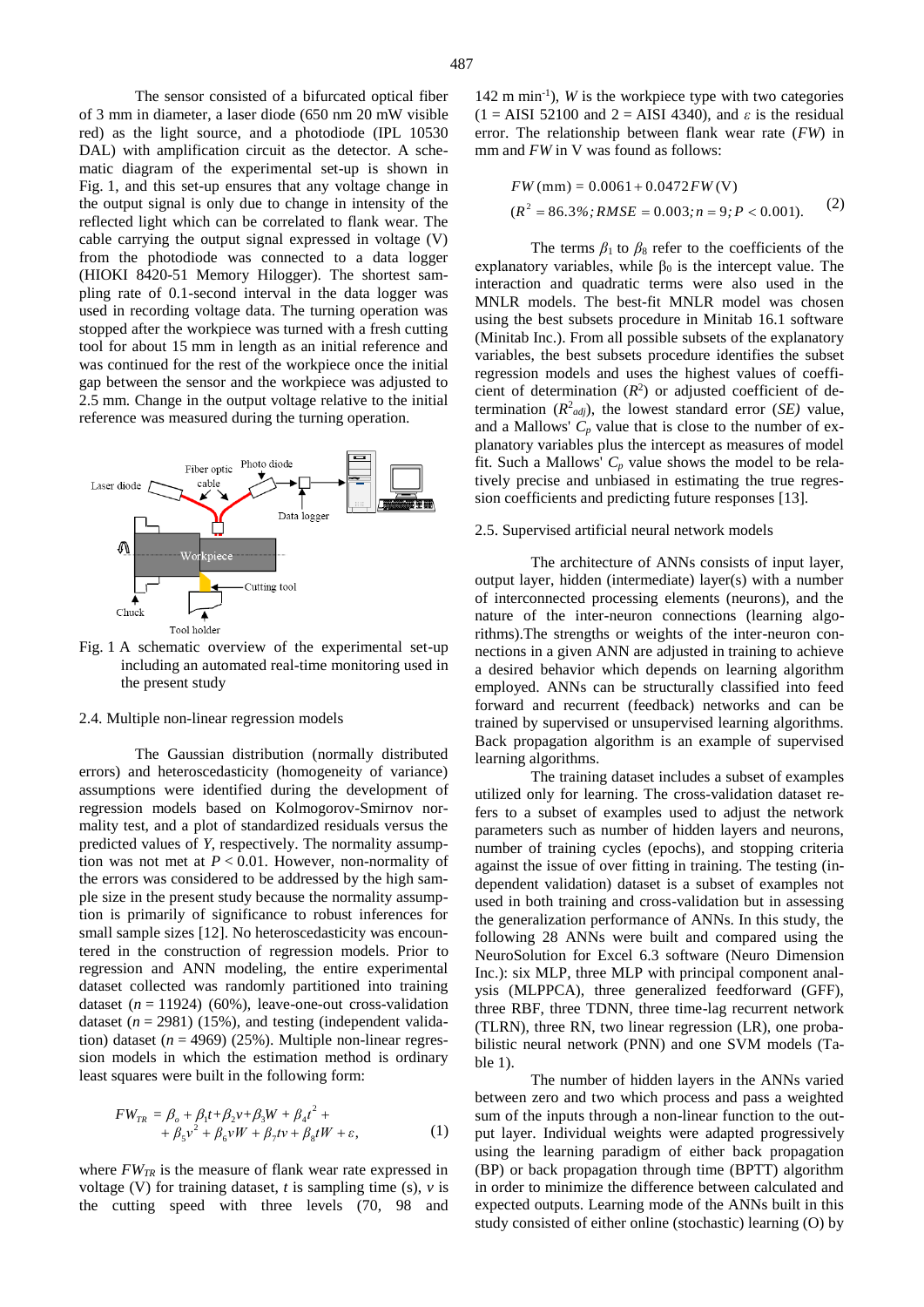which the weights were updated after every exemplar (exemplars/update  $= 1$ ) or batch (deterministic) learning (B) by which the weights are update after every epoch (exemplars/update = exemplars/epoch). Gradient descent method employed as learning algorithm in the ANNs was either Momentum (M) or Levenberg-Marquardt (L). To update weights and bias, the M and L algorithms use the following equations, respectively [14]:

Table 1 Structural parameters used for the construction of 28 artificial neural networks (ANNs) in the present study (Momentum rate set for all the ANNs in this study  $= 0.7$ )

| ANN             | LP   |                          |       | # of LMA ITF in HL-OL | # of neu-LR in    |               |
|-----------------|------|--------------------------|-------|-----------------------|-------------------|---------------|
| topology        |      | HL                       |       |                       | rons in           | IL-OL         |
|                 |      |                          |       |                       | IL- HL-           |               |
|                 |      |                          |       |                       | OL                |               |
| <b>MLP</b>      | BP   | $\mathbf{1}$             | O-M   | TanhAxon              | 16-10-26 0.1-0.01 |               |
|                 | ВP   | 1                        | B-L   | TanhAxon              | $9 - 5 - 1$       | $0.01\,$      |
|                 | ВP   | 1                        | B-M   | TanhAxon              | 16-10-26 1-0.1    |               |
|                 | ВP   | $\mathcal{P}$            | B-L   | TanhAxon              | $9 - 6 - 3 - 1$   | 0.01          |
|                 | ВP   | $\mathcal{D}$            | $O-M$ | TanhAxon              | $9 - 12 - 6 - 1$  | $0.1 - 0.001$ |
|                 | BP   | $\overline{\mathcal{L}}$ | B-M   | TanhAxon              | $9-12-6-1$        | $1 - 0.01$    |
| <b>MLPPCABP</b> |      | 1                        | B-L   | TanhAxon              | $2 - 5 - 1$       | $\rm 0.01$    |
|                 | ΒP   | 1                        | O-M   | TanhAxon              | 2-10-1            | $0.1 - 0.01$  |
|                 | ВP   | 1                        | B-M   | TanhAxon              | 2-10-1            | $1 - 0.1$     |
| LR              | ВP   | 0                        | B-M   | BiasAxon              | 16-26             | 0.1           |
|                 | BP   | $\overline{0}$           | B-L   | BiasAxon              | $9-1$             | $0.01\,$      |
| <b>GFF</b>      | ВP   | 1                        | B-L   | TanhAxon              | $9 - 10 - 1$      | 0.01          |
|                 | BΡ   | $\mathbf{1}$             | O-M   | TanhAxon              | 9-10-1            | $0.1 - 0.01$  |
|                 | ΒP   | 1                        | B-M   | TanhAxon              | 9-4-1             | $1 - 0.1$     |
| <b>RBF</b>      | ΒP   | 1                        | B-L   | GaussianAxon-9-10-1   |                   | 0.01          |
|                 |      |                          |       | TanhAxon              |                   |               |
|                 | ΒP   | 1                        | O-M   | GaussianAxon-9-20-1   |                   | 0.01          |
|                 |      |                          |       | TanhAxon              |                   |               |
|                 | ВP   | $\mathbf{1}$             | B-M   | GaussianAxon-9-20-1   |                   | 0.1           |
|                 |      |                          |       | TanhAxon              |                   |               |
| PNN             | BP   | 0                        | $N-N$ | GaussianAxon 9-235-1  |                   | $0.01\,$      |
| <b>SVM</b>      | BP   | $\overline{0}$           | $N-N$ | GaussianAxon          | $2 - 4 - 1$       | 0.01          |
| TDNN            | BPTT | 1                        | B-L   | TanhAxon              | 9-4-1             | $0.01\,$      |
|                 | BPTT | 1                        | O-M   | TanhAxon              | 9-10-1            | $0.1 - 0.01$  |
|                 | BPTT | 1                        | B-M   | TanhAxon              | 9-10-1            | $1 - 0.1$     |
| TLRN            | BPTT | 1                        | B-L   | TanhAxon              | 2-4-1             | $0.01\,$      |
|                 | BPTT | 1                        | O-M   | TanhAxon              | 2-10-1            | $0.1 - 0.01$  |
|                 | BPTT | 1                        | B-M   | TanhAxon              | 2-10-1            | $1 - 0.1$     |
| RN              | BPTT | 1                        | B-L   | TanhAxon              | 9-4-1             | $0.01\,$      |
|                 | BPTT | 1                        | O-M   | TanhAxon              | 9-10-1            | $0.1 - 0.01$  |
|                 | BPTT | 1                        | B-M   | TanhAxon              | 9-10-1            | $1 - 0.1$     |

MLP: Multilayer Perceptron; MLPPCA: MLP with Principal Component Analysis; LR: Linear Regression; GFF: Generalized Feedforward; PNN: Probabilistic Neural Network; SVM: Support Vector Machine; TDNN: Time-Delay Network; TLRN: Time-Lag Recurrent Network; RN: Recurrent Network; LP: learning paradigm; LMA: learning mode-algorithm; TF: transfer function; LR: learning rate; BP: backpropagation; BPTT: backpropagation through time; O: online; B: batch; M: momentum; L: Levenberg-Marquardt; IL: input layer; HL: hidden layer; OL: output layer; and N: none.

$$
\Delta w_{ji} (n) = \alpha \Delta w_{ji} (n-1) + n \frac{\partial E}{\partial w_{ji}};
$$
\n
$$
w_{k+1} = w_k - \left[ J^T J + \lambda I \right]^{-1} J^T e,
$$
\n(3)

where  $\Delta w_{ji}$  (*n*) is the correction applied to the synaptic

weight connecting neuron *i* to neuron *j*;  $\alpha$  is momentum parameter;  $\eta$  is learning rate; *E* is the error function; *w* is weight; *J* is Jacobian matrix containing first derivatives of the network errors with respect to the weights and biases, *e* is a vector of network errors; *I* is identity matrix;  $\lambda$  is learning parameter;  $J<sup>T</sup>$  is transpose matrix of *J*; and  $J<sup>T</sup>J$  is Hessian matrix.

The three types of transfer functions (Axons) used in the hidden and output layers of the ANNs were TanhAxon, BiasAxon, and GaussianAxon through which the input data are scaled and shifted to fit the range of the Axon and then the output data are computed with the current weights. The TanhAxon applies a bias and non-linear tanhfunction (hyperbolic tangent) to each neuron in the layer. BiasAxon is a linear axon with adjustable slope and adaptable bias. The GaussianAxon applies a Gaussian function in the range of 0 to 1 to each neuron in the layer and is considered to be a local function approximator since it only responds significantly to the peak of the Gaussian of the input space. The BiasAxon component as a linear component adds a bias term in the range of -1 to 1 to each neuron. The TanhAxon applies a scaled and biased hyperbolic tangent function in the range of -1 to 1 to each neuron in the layer.

Performance statistics used for the processes of training, cross-validation and testing of ANNs were mean absolute error ( $MAE$ ), and  $R^2$  (%) as follows:

$$
MAE = \frac{1}{n} \sum_{i=1}^{n} |(x_{pi} - x_{di})|; \tag{4}
$$

$$
R^{2} = 1 - \frac{\sum_{i=1}^{n} (x_{pi} - x_{di})^{2}}{\sum_{i=1}^{n} (x_{pi} - \overline{x})^{2}},
$$
\n(5)

where  $x_{pi}$  and  $x_{di}$  are the predicted and measured outputs from observation *i*, respectively. *x* is the average value of the measured output, and *n* is the number of data.

Mean absolute error is a measure of how close predictions are to the experimental measurements and is more robust to outliers than is mean squared error. The default number of iterations for training was set at 1000. Momentum rate was set at 0.7 in all the ANNs, while learning rate ranged from 1 to 0.001 depending on the input or output layer of a given ANN. The training process was performed for 100 epochs without improvement in cross-validation MAE for all the ANNs except for LR-0-B-L (for five epochs) and PNN-0-N-N (for three epochs). Fisher's Least Significant Difference (LSD) test following one-way analysis of variance (ANOVA) was used to detect significant differences among the mean performance metrics of the 28 ANNs in terms of the learning paradigms, number of hidden layers, the learning modes, the learning algorithms, and the ANN topologies, based on the training, cross-validation and testing at the significance level  $(P < 0.05)$ .

#### **3. Results and discussion**

### 3.1. Data-driven modeling of temporal dynamics of flank wear

The direction, rate and amount of temporal trends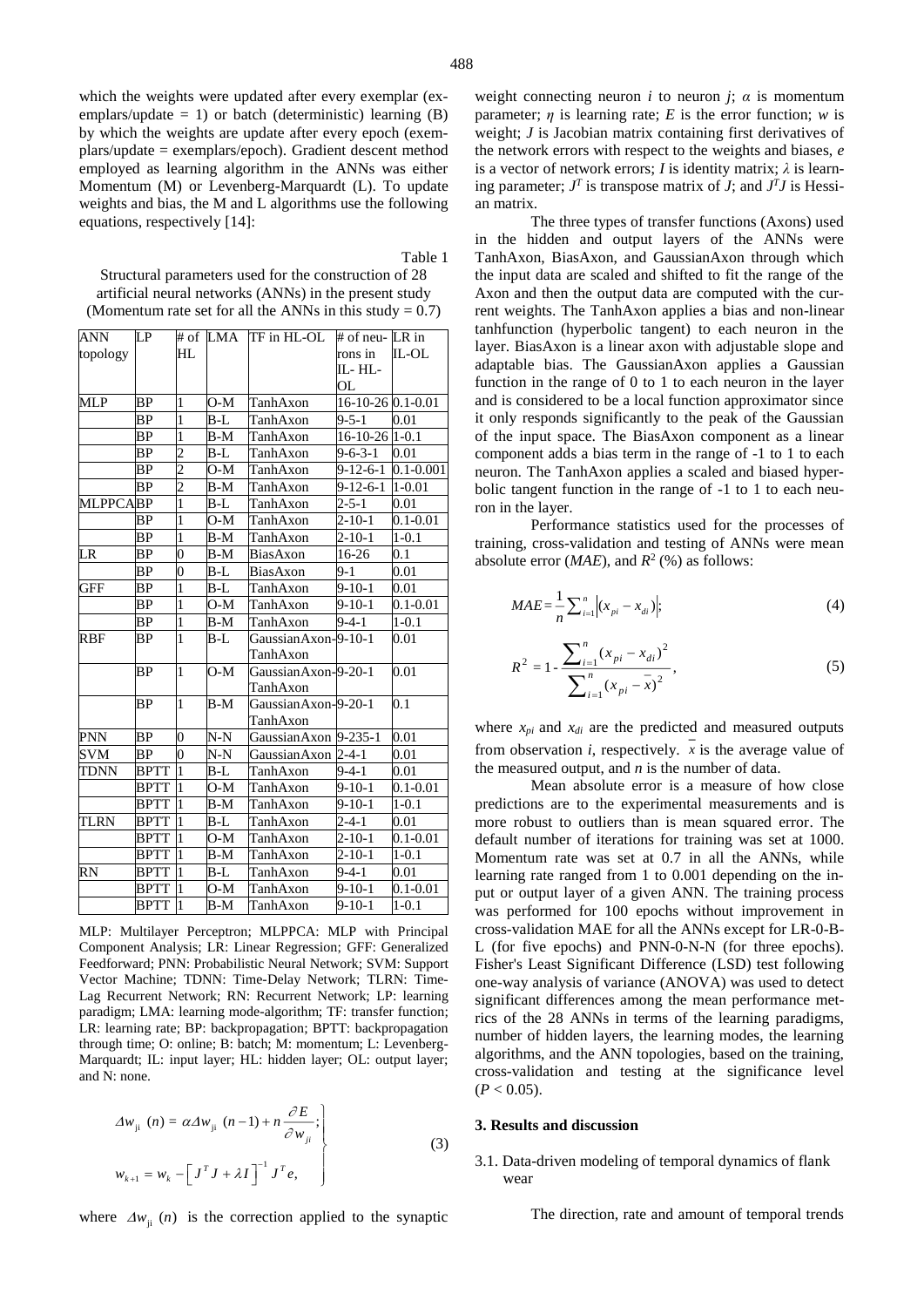of flank wear were depicted in response to turning time for each of the workpiece types (4340 versus 52100) and the cutting speeds in Fig. 2. Regardless of the workpiece types and the cutting speeds applied, there was an increasing trend in flank wear with the increasing turning time. The regression lines indicate that the rate of increase in flank wear was highest at 98 m min<sup>-1</sup> regardless of the workpiece types applied. For workpiece 52100, flank wear did not clearly increase as a function of the cutting speed and was highest at 98 m min<sup>-1</sup> relative to the other lowest or highest cutting speeds. For workpiece 4340, the highest cutting speed (142 m min<sup>-1</sup>) resulted in the highest flank wear (Fig. 2). The best-fit MNLR model based on the training dataset elucidated 58.2% of variation in flank wear as a function of time, the three cutting speeds, the two workpieces, the quadratic terms of time and the cutting speeds, and the interaction terms of the cutting speeds, the workpieces, and time as follows:

$$
FW_{TR} (V) = 4.068 - 0.0002t (s) - 0.02v (m min-1) ++ 0.012W - 0.000001t2 + 0.00009v2 ++ 0.001vW + 0.000005tv + 0.0008tW(SE = 0.191; Radj2 = 58.2%; n = 11924; P < 0.001)
$$
 (6)



Fig. 2 Rate of change in flank wear (*FW*) measured in voltage (V) via a real-time monitoring system in response to turning time (*t*), the three cutting speeds (70, 98 and 142 m min-1 ), and the two workpiece types (4340 versus 52100). The best-fit temporal linear regression lines found are as follows:  $FW<sub>4340-142</sub> = 3.741 + 0.00163t$  $(R^2 = 65.8\%)$ ;  $FW<sub>4340-70</sub> = 3.669 + 0.000445t$  $(R^2 = 28.8\%)$ ;  $FW_{52100-98} = 3.362 + 0.00147t$  $(R^2 = 86.8\%)$ ;  $FW_{52100-142}$  = 3.201 + 0.000909*t* ( $R^2 = 57.6\%$ );  $FW<sub>4340-98</sub> = 3.075 + 0.00168t$  $(R^2 = 59.1\%)$ ; and  $FW_{52100-70} = 3.102 + 0.000529t (R^2 = 58.6\%)$ 

The sign and magnitude of the coefficients of the predictors indicate direction and rate of change in flank wear, respectively, in response to a one-unit increase in a given predictor with the other predictors being held constant. Based on the cross-validation and testing of the bestfit MNLR model, the comparison of measured versus predicted values resulted in  $R^2$  of 58.5% (*SE* = 0.189;  $n = 2981$ ;  $P < 0.001$ ) and  $R^2$  of 59.5% (*SE* = 0.143;  $n = 4969$ ;  $P < 0.001$ ), respectively. Testing results for measured versus predicted values are given in Fig. 3. Individual *SE*, T and *P* statistics of the predictors of the best-fit MNLR model are presented for the training, crossvalidation and testing datasets in Table 2. Except for the predictors of time and workpiece type, the inclusion of all the individual predictors in the best-fit MNLR model was significant  $(P = 0.001)$  (Table 2).

The performance metrics of MAE and  $R^2$  based on the training, cross-validation and testing datasets pointed to PNN-0-N-N, MLP-2-O-M, and MLP-2-B-L as the best three models and to RN-1-B-L, MLPCA-1-B-M, and TLRN-1-B-L as the worst three models out of the 28 ANNs, respectively (Table 3). The best ANNs significantly outperformed the best MNLR model in terms of all the performance metrics used. Based on each of the three datasets, Fisher's LSD test was used to compare the mean performance metrics of the 28 ANNs in terms of the following five factors: (1) BP versus BPTT learning paradigm, (2) number of hidden layers, (3) B versus O learning mode, (4) M versus L learning algorithm, and (5) ANN topologies with different number of hidden layers.



Fig. 3 A comparison of measured versus predicted flank wear expressed in voltage (V) based on testing dataset ( $R^2 = 59.5\%$ ;  $SE = 0.143$ ;  $n = 4969$ ;  $P < 0.001$ )

Table 2

Individual results of the best-fit multiple non-linear regression model based on training, cross-validation and testing datasets

|           | Training      |       |               | Cross-validation | Testing       |       |  |
|-----------|---------------|-------|---------------|------------------|---------------|-------|--|
| Predic-   | $(n = 11924)$ |       |               | $(n = 2981)$     | $(n = 4969)$  |       |  |
| tor       | SE            | P     | SE            | P                | SE            | P     |  |
| Intercept | 0.047         | 0.001 | 0.094         | 0.001            | 0.071         | 0.001 |  |
|           | 0.0001        | 0.017 | 0.0002        | 0.438            | 0.0002        | 0.161 |  |
| ν         | 0.001         | 0.001 | 0.001         | 0.001            | 0.001         | 0.001 |  |
| W         | 0.016         | 0.419 | 0.032         | 0.266            | 0.024         | 0.829 |  |
| $t^2$     | $1.2*10^{-7}$ | 0.001 | $2.4*10^{-7}$ | 0.001            | $1.8*10^{-7}$ | 0.001 |  |
| $v^2$     | $3.4*10^{-6}$ | 0.001 | $6.9*10^{-6}$ | 0.001            | $5.2*10^{-6}$ | 0.001 |  |
| $v^*W$    | 0.0001        | 0.001 | 0.0002        | 0.001            | 0.0002        | 0.001 |  |
| $t^*v$    | $8.6*10^{-7}$ | 0.001 | $1.7*10^{-6}$ | 0.002            | $1.3*10^{-6}$ | 0.001 |  |
| $t^*W$    | $2.9*10^{-5}$ | 0.001 | $5.8*10^{-5}$ | 0.001            | $4.4*10^{-5}$ | 0.001 |  |

 $t$ : time (s);  $v$ : cutting speed (m min<sup>-1</sup>); *W*: workpiece type

The mean performance metrics significantly differed only in terms of ANN topologies with different number of hidden layers. For example, a multiple comparison of the mean performance metrics of the testing dataset was presented in terms of 11 ANN topologies with different number of hidden layers in Table 4. The  $R^2$  values of RN-1, and MLPPCA-1 were significantly less than those of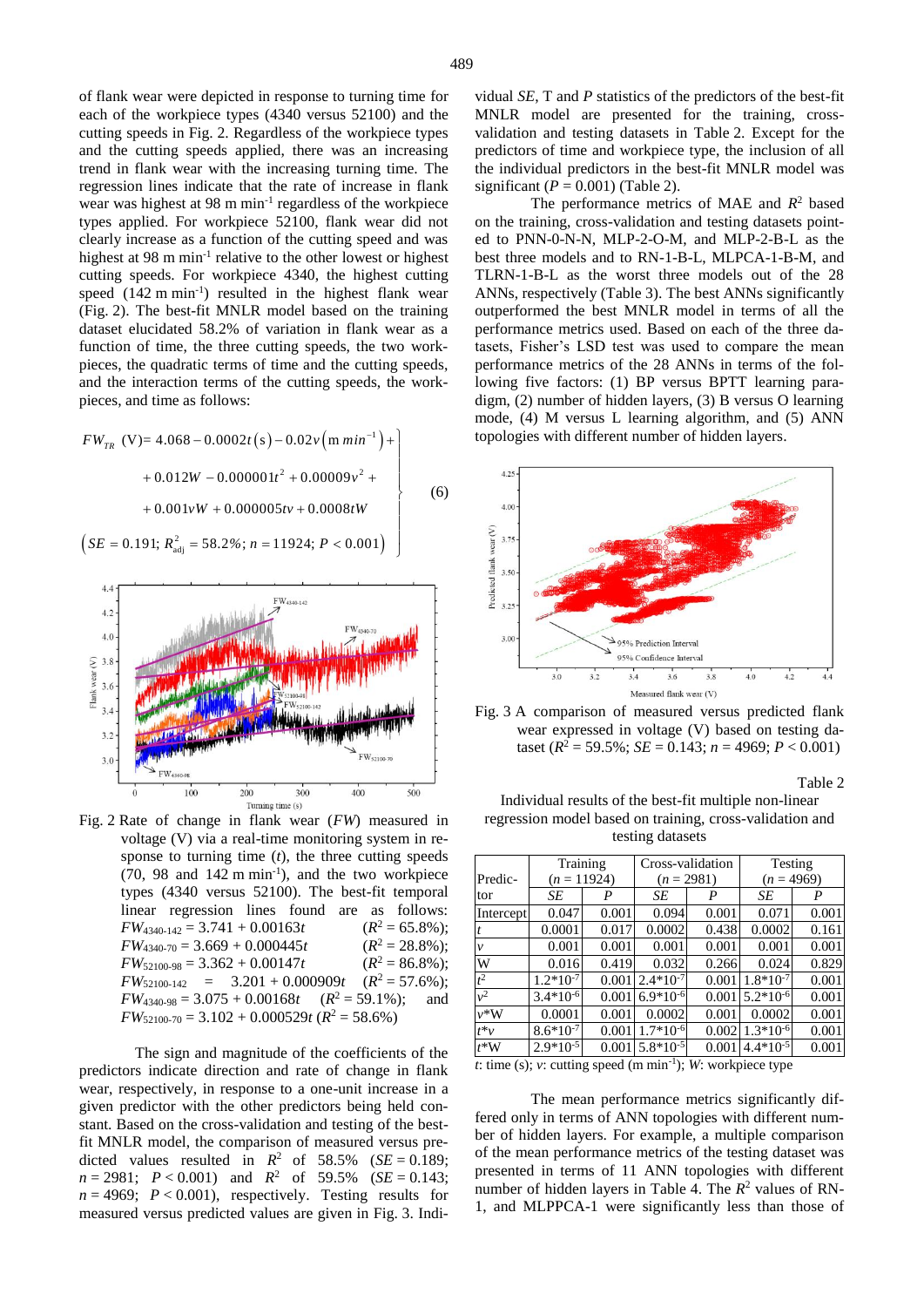PNN-0, MLP-1, MLP-2, GFF-1, RBF-1, and TDNN-1 (*P*  $= 0.004$ ). The MAE values of MLPPCA-1, RN-1, and SVM-0 were significantly greater than those of PNN-0, MLP-1, MLP-2, GFF-1, RBF-1, and TDNN-1 (*P* = 0.005).

Table 3

Performance statistics of 28 artificial neural networks (ANNs) used in the present study

|                | Training      |       |  | Cross-         |                |       | Testing      |       |
|----------------|---------------|-------|--|----------------|----------------|-------|--------------|-------|
| ANN model      | $(n = 11924)$ |       |  | validation     |                |       | $(n = 4969)$ |       |
|                |               |       |  | $(n = 2981)$   |                |       |              |       |
|                | <b>MAE</b>    | $R^2$ |  | <b>MAE</b>     | $R^2$          |       | <b>MAE</b>   | $R^2$ |
| $MLP-1-O-M$    | 0.047         | 96.08 |  | 0.046<br>96.12 |                |       | 0.046        | 96.12 |
| $MLP-1-B-L$    | 0.048         | 95.74 |  | 0.048          | 95.72          |       | 0.048        | 95.73 |
| $MLP-1-B-M$    | 0.057         | 94.01 |  | 0.057<br>93.80 |                | 0.056 |              | 93.99 |
| $MLP-2-B-L$    | 0.045         | 96.26 |  | 0.044<br>96.27 |                | 0.044 |              | 96.31 |
| $MLP-2-O-M$    | 0.043         | 96.50 |  | 0.044          | 96.42          |       | 0.043        | 96.53 |
| $MLP-2-B-M$    | 0.128         | 73.01 |  | 0.126          | 72.40          |       | 0.129        | 71.44 |
| MLPPCA-1-B-L   | 0.161         | 52.43 |  | 0.159          | 52.02          | 0.163 |              | 49.76 |
| MLPPCA-1-O-M   | 0.185         | 40.51 |  | 0.180          | 41.32          | 0.184 |              | 37.96 |
| MLPPCA-1-B-M   | 0.253         | 5.36  |  | 0.249          | 4.73           |       | 0.249        | 5.36  |
| $LR-0-B-M$     | 0.163         | 51.88 |  | 0.160          | 51.71<br>0.164 |       |              | 49.41 |
| $LR$ -0-B- $L$ | 0.163         | 51.91 |  | 0.161          | 51.68          |       | 0.165        | 49.47 |
| $GFF-1-B-L$    | 0.045         | 96.16 |  | 0.045          | 96.15          |       | 0.045        | 96.17 |
| $GFF-1-O-M$    | 0.046         | 96.25 |  | 0.045          | 96.29          |       | 0.045        | 96.30 |
| $GFF-1-B-M$    | 0.119         | 75.03 |  | 0.118          | 74.47          |       | 0.120        | 73.72 |
| $RBF-1-B-L$    | 0.081         | 88.13 |  | 0.081          | 87.74          |       | 0.079        | 88.15 |
| $RBF-1-O-M$    | 0.053         | 94.73 |  | 0.054          | 94.48<br>0.053 |       |              | 94.67 |
| RBF-1-B-M      | 0.110         | 81.87 |  | 0.109          | 81.36          |       | 0.109        | 81.08 |
| $PNN-0-N-N$    | 0.042         | 96.63 |  | 0.042          | 96.59          |       | 0.042        | 96.64 |
| $SVM-0-N-N$    | 0.293         | 89.72 |  | 0.237          | 79.79          |       | 0.243        | 78.07 |
| TDNN-1-B-L     | 0.051         | 95.33 |  | 0.051          | 95.28          |       | 0.050        | 95.36 |
| TDNN-1-O-M     | 0.046         | 96.17 |  | 0.046          | 96.16          |       | 0.046        | 96.14 |
| TDNN-1-B-M     | 0.115         | 76.52 |  | 0.115          | 75.70          |       | 0.115        | 75.42 |
| TLRN-1-B-L     | 0.220         | 21.59 |  | 0.216          | 22.75          |       | 0.219        | 20.83 |
| TLRN-1-O-M     | 0.045         | 96.28 |  | 0.045          | 96.25          |       | 0.045        | 96.27 |
| TLRN-1-B-M     | 0.161         | 53.70 |  | 0.160          | 52.76          |       | 0.164        | 50.96 |
| $RN-1-B-L$     | 0.308         | 1.26  |  | 0.304          | 1.15           |       | 0.308        | 1.47  |
| $RN-1-O-M$     | 0.166         | 51.86 |  | 0.163          | 51.55          |       | 0.167        | 49.27 |
| $RN-1-B-M$     | 0.165         | 50.77 |  | 0.162          | 50.69          |       | 0.166        | 48.49 |

Table 4

A multiple comparison of mean performance metrics of testing dataset in terms of 11 ANN topologies with different number of hidden layers based on Fisher's Least Significant Difference (LSD) test following one-way analysis of variance (ANOVA)

| Model-HL | n | $R^2$              | Model-HL          | <b>MAE</b>              |
|----------|---|--------------------|-------------------|-------------------------|
| $PNN-0$  | 1 | 96.64 <sup>a</sup> | $PNN-0$           | 0.042 <sup>bc</sup>     |
| $MLP-1$  | 3 | 95.28 <sup>a</sup> | $MLP-1$           | 0.050c                  |
| TDNN-1   | 3 | 88.97 <sup>a</sup> | $GFF-1$           | $0.070^{bc}$            |
| $GFF-1$  | 3 | 88.73 <sup>a</sup> | TDNN-1            | $0.070^{bc}$            |
| $MLP-2$  | 3 | 88.10 <sup>a</sup> | $MLP-2$           | $0.072$ bc              |
| $RBF-1$  | 3 | 87.97 <sup>a</sup> | $RBF-1$           | 0.080 <sup>bc</sup>     |
| $SVM-0$  | 1 | 78.07ab            | TLRN-1            | $0.142^{ab}$            |
| TLRN-1   | 3 | $56.02^{ab}$       | $LR-0$            | $0.164^{a\overline{b}}$ |
| $LR-0$   | 2 | $49.44^{ab}$       | MLPPCA-1          | 0.198 <sup>a</sup>      |
| $RN-1$   | 3 | 33.08 <sup>b</sup> | $RN-1$            | $0.213^a$               |
| MLPPCA-1 | 3 | 31.03 <sup>b</sup> | $SVM-0$<br>$\sim$ | $0.243^a$               |

HL: number of hidden layers.  $R^2$  and MAE values that do not share the same letter are significantly different at *P* values of 0.004 and 0.005, respectively.

## 3.2. Evaluation of data-driven simulations of flank wear

Palanisamy et al. [15] predicted tool wear of a

carbide cutter using a universal milling machine on AISI 1020 steel with training  $R^2$  values of 99.5% for MLP-3 and 98.6% for the best-fit MNLR model based on cutting speed, feed rate, depth of cut, their quadratic terms, and their interaction terms. Onwubolu et al. [16] reported that enhanced-group method of data handling approach (e-GMDH) with three hidden layers outperformed a polynomial neural network to predict wear on the end mill cutter in dry machining mild steel blocks as a result of cutting speed, feed rate, and depth of cut, based on a validationbased  $R^2$  value of 80.5%. Al Hassani [17] used MLP-1 and regression model to quantify tool wear of cemented carbide inserts in turning titanium alloy (Ti-6Al-4V) based on cutting speed, feed rate, depth of cut, coolant, cutting forces, and vibration and found validation-based  $R^2$  values of 78.9% and 72.5%, respectively.

Ghani et al. [18] modeled flank tool wear of Cubic Boron Nitride (CBN) insert in dry turning titanium alloy (Ti-6Al-4V) using a MNLR model based on cutting speed, depth of cut, and feed rate with training-based *R* 2 value of 82% . Ali and Dhar [19] modeled wear of uncoated carbide insert in turning medium-carbon steel under minimum quantity lubrication using an ANN with BP paradigm and L learning algorithm as a function of cutting speed, feed rate, depth of cut, and marching time which yielded a validation-based  $R^2$  value of 96.4%. MNLRbased modeling of wear of PVD TiN/TiCN/TiN-coated carbide insert in the machining of a nimonic C-263 nickelbase alloy resulted in validation-based  $R^2$  values of 69.5% for an exponential model and 99.9% for a polynomial model as a function of cutting speed, coolant concentration, depth of cut, and feed rate [20]. Ranganathan and Senthilvelan [21] developed MNLR models of wear on the rake face of tungsten carbide inserts due to hot turning of AISI 316 stainless steel as a function of cutting speed, feed rate, depth of cut, and their interaction terms under three temperatures whose validation-based  $R^2$  values were 88.8% for 200°C, 83.7% for 400°C, and 44.3% for 600°C. As Siddhpura and Paurobally [22] stated, the development of a universal approach with the integration of processbased and data-driven models and monitoring systems can overcome the limitations imposed by neural networks techniques, and application-specific nature of most tool condition monitoring systems.

Wang et al. [23] found that Gaussian mixture regression model with an  $R^2$  of 95.2% outperformed back propagation neural network, RBF network, and multiple linear regression (MLR) in the prediction of the tool wear for a titanium alloy Ti-6Al-4V workpiece. Slamani et al. [24] developed tool wear and cutting force prediction models in the trimming of carbon fibre reinforced polymers, with the exponential model having the highest  $R^2$  of 93%. Das et al. [25] predicted surface roughness with an  $R^2_{adj}$  of 97.5% in turning of hardened AISI 4140 steel with PVD-TiN coated mixed Al<sub>2</sub>O<sub>3</sub>+TiCN ceramic inserts under dry environment based on a response surface method. Palanikumar and Davim [26], and Seeman et al. [27] quantified tool wear on the machining of glass fibre reinforced polymer composites, and metal matrix composites with  $R^2_{adj}$  values of 95.7%, and 98.2%, respectively. Bhattacharyya et al. [28] introduced such signal processing techniques as discrete wavelet transform, time-domain averaging, isotonic regression, and exponential smoothing to estimate tool wear in face milling operation from the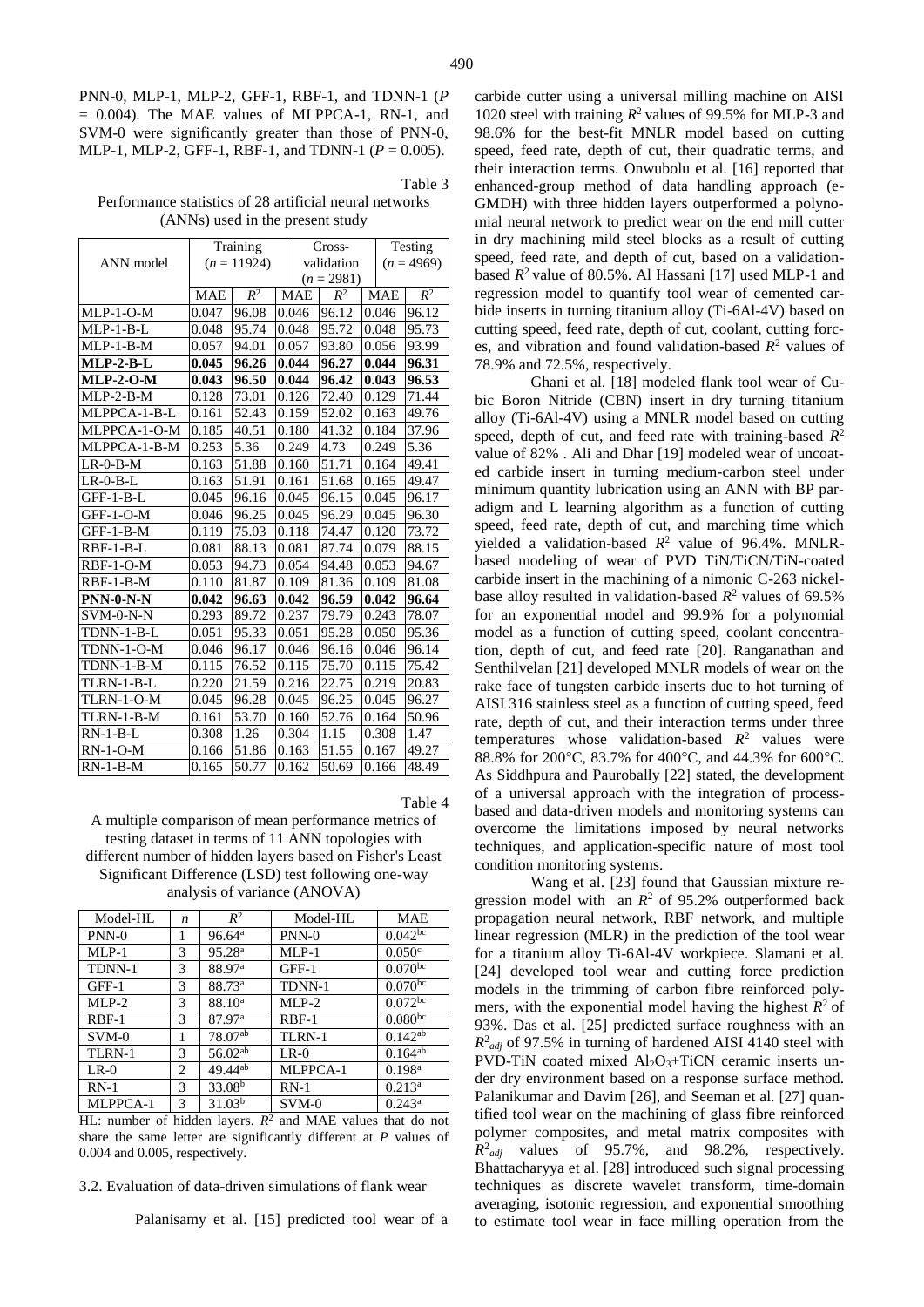acquired force signals and found that it is possible to achieve wear estimation within industrially acceptable limits for a complex and intermittent milling operation with a higher accuracy by an appropriate signal processing technique than the earlier methods using complex signal processing and ANNs.

#### **4. Conclusions**

An online real-time monitoring system was used for the acquisition of experimental data of flank wear on the multilayer-coated carbide inserts due to finish dry hard turning of the two workpieces under the three cutting speeds. The collected data were randomly partitioned in order to train, cross-validate and test the 28 ANNs as a function of time, cutting speed, and type of workpiece materials and the best-fit MNLR model as a function of time, cutting speed, type of workpiece materials, their quadratic terms, and their interaction terms. A multiple comparison of the mean performance metrics of the ANNs based on LSD test was carried out using the three datasets in terms of BP versus BPTT learning paradigm, number of hidden layers, B versus O learning mode, M versus L learning algorithm, and topologies with different number of hidden layers.

Out of the 28 supervised ANNs, the ten ANNs (three RN, three MLPPCA, two LR and two TLRN models) fell behind the best-fit MNLR regression in terms of the predictive power based on the three datasets for better predictions for tool flank wear. PNN, MLP-2-O-M and MLP-2-B-L were the best three models, respectively, thus outperforming the rest of the 28 ANNs in terms of all the performance metrics explored. A multiple comparison of the ANNs based on LSD test revealed that the mean performance metrics used differed significantly only in 11 topologies. Given all the performance metrics based on each of the training, cross-validation and testing datasets, PNN appeared to be the best ANN model. The MLP-1 topology appeared to stand out in the ANNs with the highest  $R<sup>2</sup>$  and the lowest MAE as particularly different from the RN-1 and MLPPCA-1 topologies with the lowest  $R^2$  and the highest MAE across all the datasets. A performance evaluation of predictive data-driven modeling using online real-time monitoring signals, and signal processing techniques can be also extended to the other types of machining operations such as drilling and milling and of machining variables such as surface roughness and workpiece dimension, and the selection of the optimal cutting conditions such as feed rate and depth of cut in the future studies.

#### **Acknowledgement**

This work was funded by the Scientific Research Projects Unit (BAP 809.03.279) of Abant Izzet Baysal University.

#### **References**

1. **Kumar, C.H.R.V.; Ramamoorthy, B.** 2007. Performance of coated tools during hard turning under minimum fluid application, Journal of Materials Processing Technology 185: 210-216.

http://dx.doi.org/10.1016/j.jmatprotec.2006.03.148.

2. **Huang, Y.; Chou, Y.K.; Liang, S.Y.** 2007. CBN tool wear in hard turning: a survey on research progresses, International Journal of Advanced Manufacturing Technology 35: 443-453.

http://dx.doi.org/10.1007/s00170-006-0737-6.

3. **Choudry, S.K.; Bartarya, G.** 2003. Role of temperature and surface finish in predicting tool wear using neural network and design of experiments, International Journal of Machine Tools and Manufacture 43: 747-753.

http://dx.doi.org/10.1016/S0890-6955(02)00166-9.

- 4. **Sick, B.** 2002. On-line and indirect tool wear monitoring in turning with artificial neural networks: a review of more than a decade of research, Mechanical Systems and Signal Processing 16: 487-546. http://dx.doi.org/10.1006/mssp.2001.1460.
- 5. **Ghosh, N.; Ravi, Y.B.; Patra, A.; Mukhopadhyay, S.; Paul, S.; Mohanty, A.R.; Chattopadhyay, A.B.** 2007. Estimation of tool wear during CNC milling using neural network-based sensor fusion, Mechanical Systems and Signal Processing 21: 466-479. http://dx.doi.org/10.1016/j.ymssp.2005.10.010.
- 6. **Kamarthi, S.V.; Kumara, S.R.T.; Cohen, P.H.** 2000. Flank wear estimation in turning through wavelet representation of acoustic emission signals, Journal of Manufacturing Science and Engineering, Transactions of the ASME 122: 12-19. http://dx.doi.org/10.1115/1.538886.
- 7. **Waibel, A.; Hanazawa, L.; Hinton, G.; Shikano, K.; Lang, K.J.** 1989. Phoneme recognition using timedelay neural networks, IEEE Transactions on Acoustics, Speech, and Signal Processing 37: 328-339. http://dx.doi.org/10.1109/29.21701.
- 8. **Garg, S.; Patra, K.; Khetrapal, V.; Pal, S.K.; Chakraborty, D.** 2010. Genetically evolved radial basis function network based prediction of drill flank wear, Engineering Applications of Artificial Intelligence 23: 1112-1120.

http://dx.doi.org/10.1016/j.engappai.2010.02.012.

- 9. **Brezak, D.; Majetic, D.; Udiljak, T.; Kasac, J.** 2012. Tool wear estimation using an analytic fuzzy classifier and support vector machines, Journal of Intelligent Manufacturing 23: 797-809. http://dx.doi.org/10.1007/s10845-010-0436-x.
- 10. **Yang, W.A.; Zhou, W.; Liao, W.; Guo, Y.** 2014. Prediction of drill flank wear using ensemble of coevolutionary particle swarm optimization basedselective neural network ensembles, Journal of Intelligent Manufacturing. http://dx.doi.org/10.1007/s10845-013-0867-2 (in
- press). 11. **Judd, J.S.** 1987. Learning in networks is hard, In: IEEE Proc. the First International Conference on Neural Networks (San Diego), IEEE, New York, 685-692.
- 12.**Williams, M.N.; Grajales, C.A.G.; Kurkiewicz, D.** 2013. Assumptions of multiple regression: correcting two misconceptions, Practical Assessment, Research & Evaluation 18: 1-14.
- 13. **Mallows, C.L.** 1973. Some comments on Cp, Technometrics 15: 661-675.
- 14.**Bishop, C.M.** 1995. Neural Networks for Pattern Recognition, Clarendon Press, Oxford, 482 p.
- 15. **Palanisamy, P.; Rajendran, I.; Shanmugasundaram, S.** 2008. Prediction of tool wear using regression and